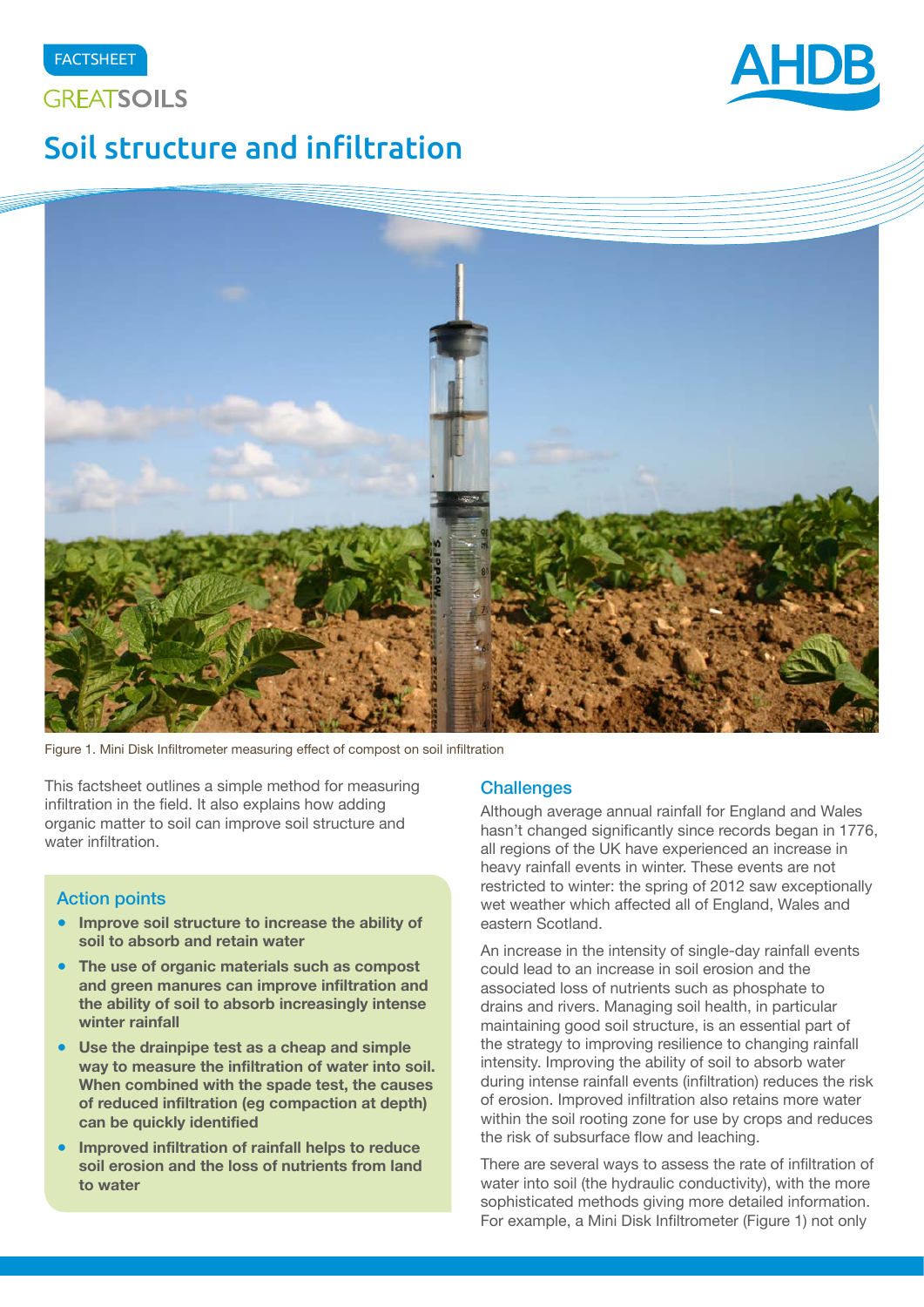measures the rate of water flow in saturated conditions (when macropores and micropores are channelling water) but can also be used to measure infiltration under unsaturated conditions (when macropores are not in action).

# Drainpipe test to measure infiltration of water into soil

This test measures the rate at which water can infiltrate into soil when macropores and micropores are channelling water. It is therefore mainly an indication of the extent of earthworm channels and old root channels in the soil.

#### A video demonstrating this test can be found at: **[ahdb.org.uk/greatsoils](http://ahdb.org.uk/greatsoils)**

You will need: two short lengths of pipe 10cm in diameter and 20cm long, a hammer, a stopwatch (eg on your phone), 5 litres of water. The same depth of water should be used for each test (10cm is suggested).

- 1. Drive the pipe halfway into the ground using a hammer, to leave 10cm standing above the ground.
- 2. Pour in water (approximately 800ml) to a depth of 10cm.
- 3. Start the stopwatch immediately and measure the time taken for the water to drain into the soil.
- 4. Repeat at several different locations eg in a bed, in a wheeling between beds (Figure 2).
- 5. For soil in good health, the water should drain away within 2–5 minutes for light or medium soils, whereas a heavy clay soil with poor structure could take 20 minutes or longer.
- 6. After the test, check for any compaction in the soil eg by digging adjacent to the infiltration test. A video demonstrating the spade test and instructions for grassland and arable soils can be found at: **[ahdb.org.uk/greatsoils](http://ahdb.org.uk/greatsoils)**

# What is good soil structure?

A soil with good structure for crop growth needs to have aggregates of soil particles 1–10mm in diameter which remain stable when wet. These aggregates should have a mixture of large (greater than 75µm diameter) pores, macropores, to allow air movement and rapid drainage and small (0.2–30µm diameter) pores (micropores) to retain water for plants to use. Aggregates are made up of a combination of sand, silt and clay particles, together with organic matter.

# Causes of poor soil structure

The structure of soil can be damaged by heavy rainfall and by inappropriate and/or poorly timed cultivation. The impact of cultivation depends upon the condition of the soil and the type of equipment used. There is a relatively narrow window of soil moisture content which allows good tilth formation and selection of appropriate power requirement, tractor weight and tyre loads will minimise the risk of compaction. Rainfall can damage the soil surface by the direct impact of the raindrops on soil particles, which may weaken or shatter soil aggregates. As the soil wets up, the aggregates may not be strong enough to resist the pressure exerted by air trapped inside the pores, causing the aggregates to break into finer particles (slaking).

Clay particles within the small aggregates may start to disperse and become separated from the aggregate during heavy rain and irrigation. Dispersed clay particles can then block the pores that are needed to transmit or store water.

When slaking and dispersion occur together then the soil surface can become capped as the soil dries out, forming a hard crust (Figure 3). This problem can be particularly severe in fine sand/silty soils with low organic matter content. The presence of this hard crust on the soil



Figure 2. Simple infiltrometer using drainpipe to demonstrate difference between A) good infiltration in a bed used to grow coriander, and B) poor infiltration in the adjacent wheeling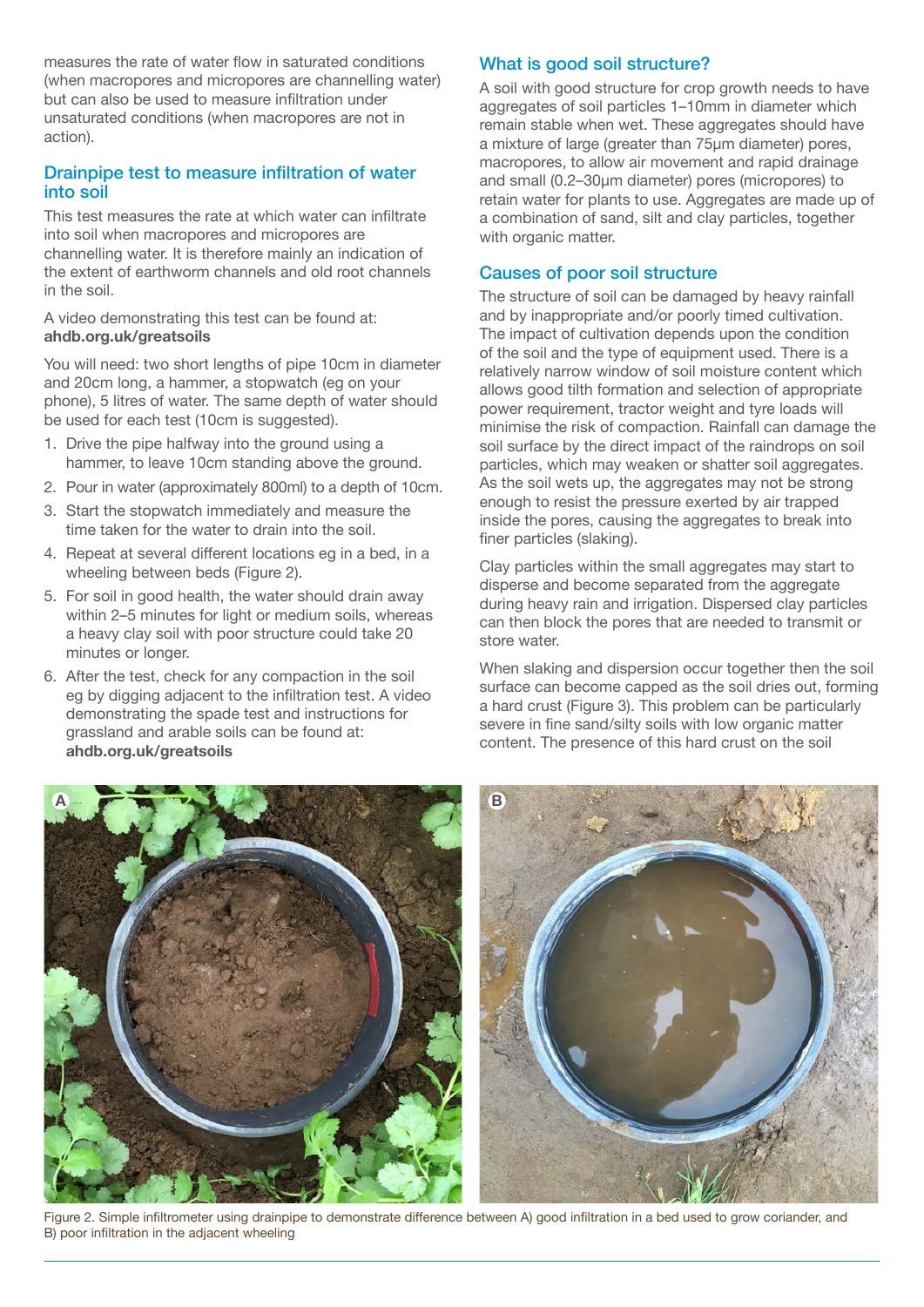

Figure 3. Poorly managed soil showing surface slaking and cracking

surface causes problems for seedling emergence and may require further mechanical operations to break the crust.

#### Improving soil structure

Good soil management should encourage flocculation (clumping together) of clay particles in order to counteract their tendency to disperse under heavy rainfall and irrigation. The application of gypsum (calcium sulphate) to some types of clay soils can help by supplying calcium ions which increase the strength of aggregates and encourage clay particles to flocculate and form micro-aggregates.

The stabilisation of these micro-aggregates is important for soil to function properly and for crop growth, as it determines the water and air relationships for that soil. In most soils, organic binding agents are involved; they may be decomposition products of plants, animals or microorganisms, microbial cells or products of microbial metabolism.

The addition of organic matter such as compost or green manures to soil will lead to improvements in soil physical conditions by increasing soil organic matter, stabilising aggregates, stimulating microbial activity and helping to break up compaction. A more stable material such as compost will have a longer-lasting effect than a fresh green manure.

# What is green manure?

Green manures may broadly be defined as crops grown for the benefit of the soil eg by adding organic matter, nitrogen fixation or improving soil structure. Oats can improve the structure of soil due to their fibrous roots; lucerne, chicory and red clover produce deep tap roots which help break up compacted soil.

## Soil biology and soil structure

While smaller aggregates (2–20µm) are bound together mainly by organic chemical bonds, larger aggregates (>2000µm) are held together by a network of roots and fungal hyphae.

Polysaccharides produced by bacteria and fungi are important in aggregate stabilisation, particularly in cultivated soils. The length and linear structure of polysaccharide molecules provide a bridge between soil particles. Bacteria surrounded by clay crystals could form a micro-aggregate, while fungi are probably responsible for binding larger soil particles.

Plant roots increase the stability of the surrounding aggregates, which may in part be due to fungal hyphae associated with the roots (mycorrhizas). Fungi may also form aggregates by bringing soil particles together as they grow. Fungal hyphae retain their strength after they die, allowing a more permanent effect.

Earthworms and plant roots also create a network of drainage channels (macropores) which are stabilised by the secretions of these organisms as they make their way through the soil.

The use of interventions such as compost incorporation or green manures, and regular monitoring of soil using simple techniques such as the drainpipe test and spade test, provide tools that can support improved soil health management to help build the resilience of soils.

# **66** By encouraging the soil biology to flourish, soil structure improvement will follow.

Dr Martin Wood, Earthcare Technical Ltd